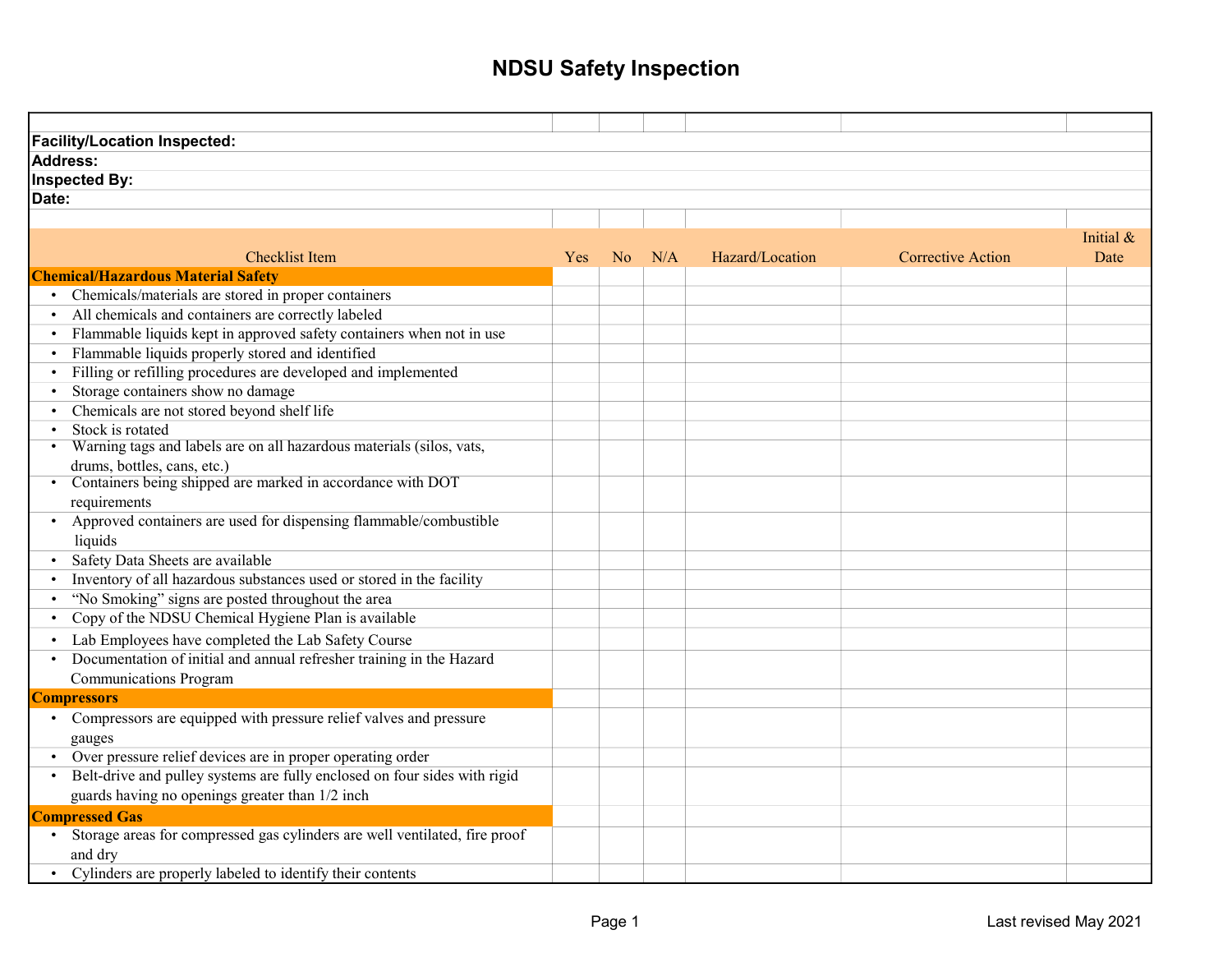|                                                                                     |            |                |     |                 |                          | Initial & |
|-------------------------------------------------------------------------------------|------------|----------------|-----|-----------------|--------------------------|-----------|
| <b>Checklist Item</b>                                                               | <b>Yes</b> | N <sub>o</sub> | N/A | Hazard/Location | <b>Corrective Action</b> | Date      |
| Stored oxygen and flammable gas cylinders are separated by a minimum                |            |                |     |                 |                          |           |
| of 20 feet or a fire-resistant partition placed between the oxygen and fuel         |            |                |     |                 |                          |           |
| gas cylinders                                                                       |            |                |     |                 |                          |           |
| • Cylinders are properly supported in the upright position to prevent them          |            |                |     |                 |                          |           |
| from falling and chained for security purposes                                      |            |                |     |                 |                          |           |
| Regulators are removed, valves closed, and caps in place and properly               |            |                |     |                 |                          |           |
| secured during transport                                                            |            |                |     |                 |                          |           |
| The appropriate personal protective equipment such as aprons, helmets,<br>$\bullet$ |            |                |     |                 |                          |           |
| goggles, respirators, etc. are required to be used when needed (welding)            |            |                |     |                 |                          |           |
| <b>Weather Related Working Conditions</b>                                           |            |                |     |                 |                          |           |
| Specific guidelines exist for keeping workers safe in extreme temperatures          |            |                |     |                 |                          |           |
| Employees are teamed in pairs for safety                                            |            |                |     |                 |                          |           |
| Employees are provided areas to warm up or cool down                                |            |                |     |                 |                          |           |
| Employees are wearing clothing appropriate for their environment                    |            |                |     |                 |                          |           |
| <b>Confined Spaces</b>                                                              |            |                |     |                 |                          |           |
| • Confined spaces have been identified (Tank Hoppers, Silos, Vessels,               |            |                |     |                 |                          |           |
| Storage Bins, Pits, Steam Tunnels, Vaults, Boilers, Manholes)                       |            |                |     |                 |                          |           |
| • Lockout/Tagout Program is in full use and in effect for all confined space        |            |                |     |                 |                          |           |
| activities and is documented                                                        |            |                |     |                 |                          |           |
| Confined spaces are clearly marked                                                  |            |                |     |                 |                          |           |
| Permit obtained, if required                                                        |            |                |     |                 |                          |           |
| Exits are unobstructed at all times                                                 |            |                |     |                 |                          |           |
| Written program and training in place                                               |            |                |     |                 |                          |           |
| <b>Electrical Hazards</b>                                                           |            |                |     |                 |                          |           |
| • Lockout/Tagout procedures are reviewed periodically and employees                 |            |                |     |                 |                          |           |
| follow proper protocol                                                              |            |                |     |                 |                          |           |
| Employees treat all electrical equipment as energized until lockout/tagout          |            |                |     |                 |                          |           |
| procedures are implemented                                                          |            |                |     |                 |                          |           |
| Employees are aware that the person who puts the lock or tag in place<br>$\bullet$  |            |                |     |                 |                          |           |
| must be the person to remove it                                                     |            |                |     |                 |                          |           |
| Employees are wearing proper protective clothing                                    |            |                |     |                 |                          |           |
| Insulated tools are used in areas where electrical hazards exist                    |            |                |     |                 |                          |           |
| All cords and cables are inspected periodically for damage                          |            |                |     |                 |                          |           |
| All cords and cables are protected from physical damage                             |            |                |     |                 |                          |           |
| Cords are not too tight; have proper slack                                          |            |                |     |                 |                          |           |
| All electrical cords, equipment, and devices are properly grounded                  |            |                |     |                 |                          |           |
| and in good repair                                                                  |            |                |     |                 |                          |           |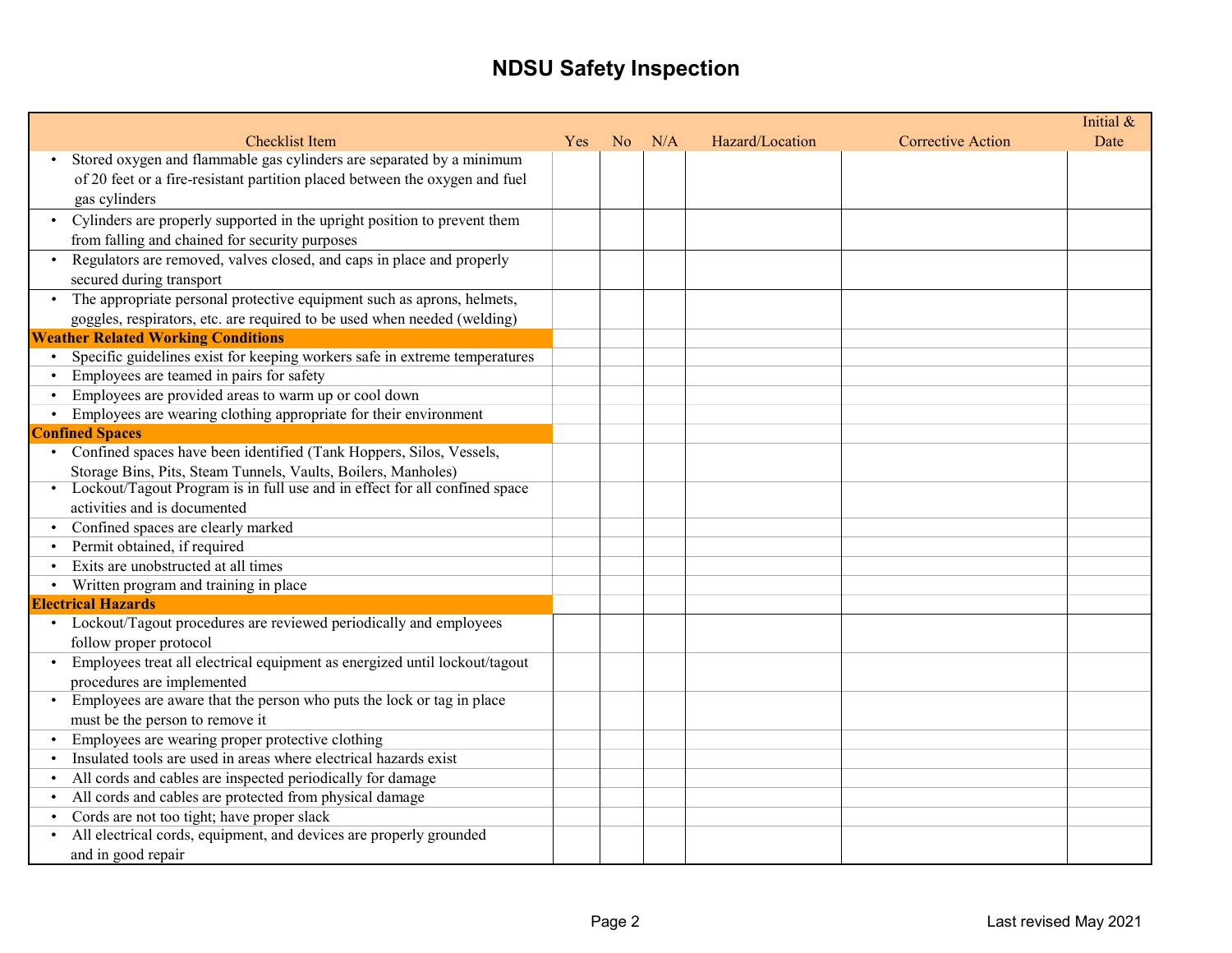|                                                                                                                           |     |                |     |                 |                          | Initial & |
|---------------------------------------------------------------------------------------------------------------------------|-----|----------------|-----|-----------------|--------------------------|-----------|
| <b>Checklist Item</b>                                                                                                     | Yes | N <sub>o</sub> | N/A | Hazard/Location | <b>Corrective Action</b> | Date      |
| Extension cords are not used in place of permanent wiring and are<br>$\bullet$                                            |     |                |     |                 |                          |           |
| for temporary use to portable appliances only                                                                             |     |                |     |                 |                          |           |
| Workers are trained on how to lock out his or her particular machine                                                      |     |                |     |                 |                          |           |
| All electrical switches, circuit breakers and disconnects are properly                                                    |     |                |     |                 |                          |           |
| identified to indicate their use and the equipment that each controls                                                     |     |                |     |                 |                          |           |
| All cracked or damaged switches, receptacles, and cover plates have                                                       |     |                |     |                 |                          |           |
| been replaced                                                                                                             |     |                |     |                 |                          |           |
| "Fine Finger" guards provided on all fans                                                                                 |     |                |     |                 |                          |           |
| All space heaters have a working tip over switch (automatic shut off)                                                     |     |                |     |                 |                          |           |
| Three feet of unobstructed space in front of all electrical panels/cabinets                                               |     |                |     |                 |                          |           |
| Electrical enclosures such as switches, receptacles, junction boxes, etc.<br>$\bullet$                                    |     |                |     |                 |                          |           |
| are provided with tight-fitting covers or plates                                                                          |     |                |     |                 |                          |           |
| • All unused openings and knockouts in electrical enclosures and fittings                                                 |     |                |     |                 |                          |           |
| closed with appropriate covers, plugs, or plates                                                                          |     |                |     |                 |                          |           |
| All equipment and appliances carry a Nationally Recognized Testing                                                        |     |                |     |                 |                          |           |
| Laboratory (NRTL) listing for electrical safety                                                                           |     |                |     |                 |                          |           |
| The policy regarding the use of flammables, microwaves, refrigerators,                                                    |     |                |     |                 |                          |           |
| small appliances, heaters, etc. has been communicated to all staff                                                        |     |                |     |                 |                          |           |
| <b>Emergency Action Planning</b>                                                                                          |     |                |     |                 |                          |           |
| • Escape routes are established and clearly marked                                                                        |     |                |     |                 |                          |           |
| Fire doors are unblocked                                                                                                  |     |                |     |                 |                          |           |
| Exits are kept clear of obstructions at all times (including snow and ice)                                                |     |                |     |                 |                          |           |
| Defined instructions on how to account for personnel during an                                                            |     |                |     |                 |                          |           |
| evacuation exist and are followed                                                                                         |     |                |     |                 |                          |           |
| <b>Personal Protective Equipment (PPE)</b><br>• Employees are properly trained in the use and wear of personal protective |     |                |     |                 |                          |           |
| equipment and procedures                                                                                                  |     |                |     |                 |                          |           |
|                                                                                                                           |     |                |     |                 |                          |           |
| Employees always wear PPE where applicable                                                                                |     |                |     |                 |                          |           |
| PPE policy is periodically reviewed, especially when implementing new                                                     |     |                |     |                 |                          |           |
| equipment and processes                                                                                                   |     |                |     |                 |                          |           |
| • Helmets and hard hats are in good condition and fire resistant                                                          |     |                |     |                 |                          |           |
| Approved respirators are provided for regular or emergency use where<br>$\bullet$                                         |     |                |     |                 |                          |           |
| appropriate                                                                                                               |     |                |     |                 |                          |           |
| Respirator users are enrolled in the Respiratory Protection Program                                                       |     |                |     |                 |                          |           |
| Respirator fit tests are conducted on an annual basis<br>$\bullet$                                                        |     |                |     |                 |                          |           |
| Adequate work procedures, protective clothing, and safety equipment<br>$\bullet$                                          |     |                |     |                 |                          |           |
| are used when cleaning up spilled hazardous materials                                                                     |     |                |     |                 |                          |           |
| <b>Fire and Fire Extinguisher Safety</b>                                                                                  |     |                |     |                 |                          |           |
| Broken or missing address numbers need repair                                                                             |     |                |     |                 |                          |           |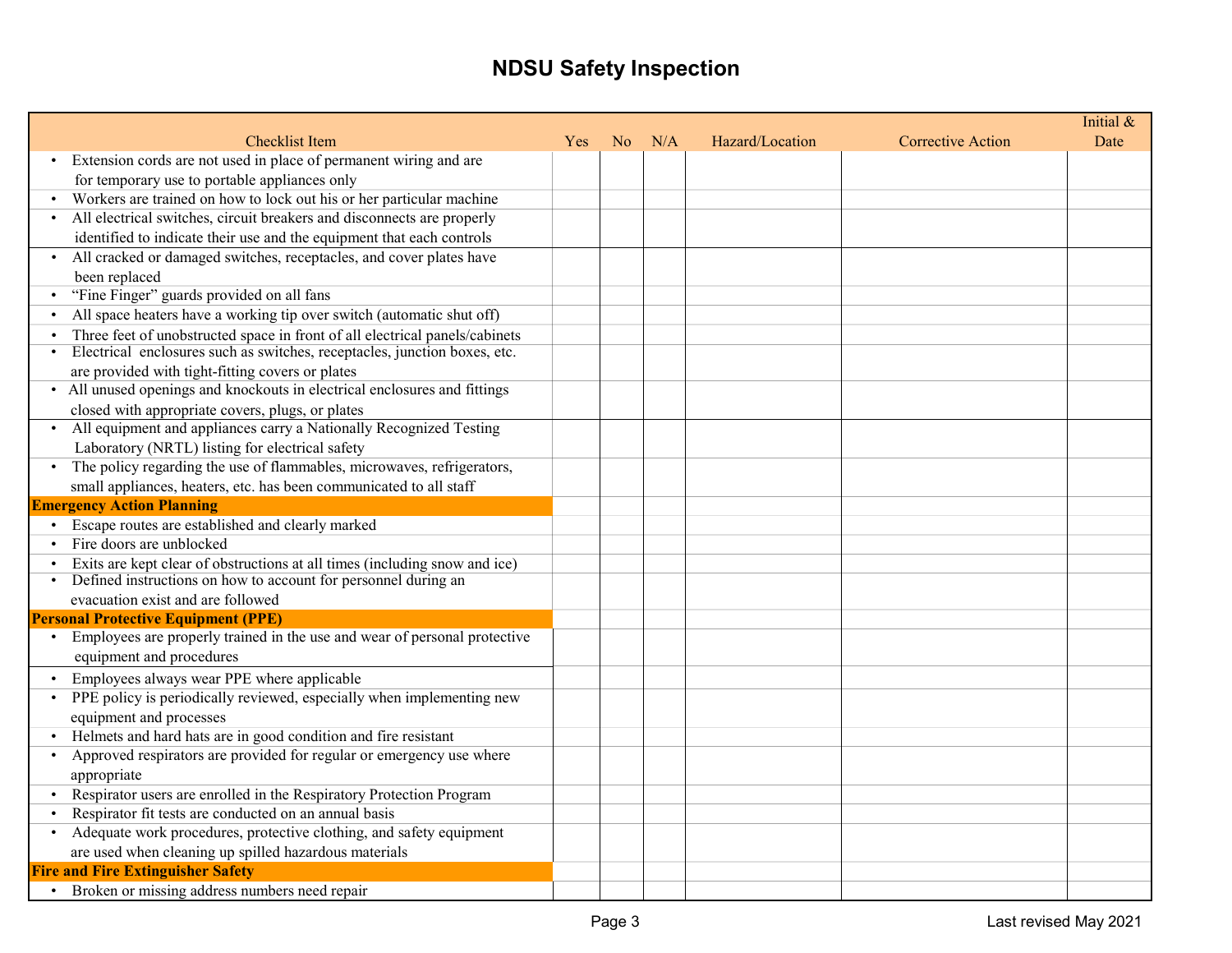|                                                                                     |     |                |     |                 |                          | Initial & |
|-------------------------------------------------------------------------------------|-----|----------------|-----|-----------------|--------------------------|-----------|
| <b>Checklist Item</b>                                                               | Yes | N <sub>o</sub> | N/A | Hazard/Location | <b>Corrective Action</b> | Date      |
| Fire extinguishers are mounted in a well marked, accessible location                |     |                |     |                 |                          |           |
| Sprinkler Alarm/Fire Alarm Systems are tested annually and repaired if              |     |                |     |                 |                          |           |
| needed by a certified company                                                       |     |                |     |                 |                          |           |
| Fire extinguishers are inspected annually and serviced by a certified               |     |                |     |                 |                          |           |
| company                                                                             |     |                |     |                 |                          |           |
| Fire extinguishers are fully charged (needle in the green zone) and in              |     |                |     |                 |                          |           |
| operable condition at all times                                                     |     |                |     |                 |                          |           |
| Fire extinguishers are the correct type for the most likely type of fire            |     |                |     |                 |                          |           |
| Strikers are on all extinguishers cabinets that require them                        |     |                |     |                 |                          |           |
| Circuits are not overloaded                                                         |     |                |     |                 |                          |           |
| Fire escape routes are established, posted and there is a count of                  |     |                |     |                 |                          |           |
| employees after evacuation at the designated assembly point                         |     |                |     |                 |                          |           |
| There is a fire drill at least once a year in Assembly (A) Buildings                |     |                |     |                 |                          |           |
| Exit lights or signs are present and in proper working condition<br>$\bullet$       |     |                |     |                 |                          |           |
| Fire and smoke barrier doors are not blocked open<br>$\bullet$                      |     |                |     |                 |                          |           |
| Fire and smoke barrier doors are self closing and latch properly<br>$\bullet$       |     |                |     |                 |                          |           |
| Fire and smoke barrier doors are adjusted for proper closure if needed<br>$\bullet$ |     |                |     |                 |                          |           |
| Flammable liquids are kept in approved containers                                   |     |                |     |                 |                          |           |
| Required stairway identification (4 stories $+)$ in place                           |     |                |     |                 |                          |           |
| Employees are trained in, and know the location of exits, alarms, and               |     |                |     |                 |                          |           |
| extinguishers                                                                       |     |                |     |                 |                          |           |
| Employees are periodically instructed in the use of fire extinguishers<br>$\bullet$ |     |                |     |                 |                          |           |
| and fire protection/prevention procedures                                           |     |                |     |                 |                          |           |
| <b>First Aid</b>                                                                    |     |                |     |                 |                          |           |
| First aid kits are compliant with current regulations<br>$\bullet$                  |     |                |     |                 |                          |           |
| Employees know first aid location<br>$\bullet$                                      |     |                |     |                 |                          |           |
| First aid kits are accessible, stocked and inspected on a regular basis             |     |                |     |                 |                          |           |
| First aid kits inspections are documented<br>$\bullet$                              |     |                |     |                 |                          |           |
| First aid kits do not contain oral medications                                      |     |                |     |                 |                          |           |
| Emergency eyewash stations and showers for exposure to acids,<br>$\bullet$          |     |                |     |                 |                          |           |
| caustics, corrosives are available, in good working order, and are checked          |     |                |     |                 |                          |           |
| and on an annual basis                                                              |     |                |     |                 |                          |           |
| <b>Forklift Safety</b>                                                              |     |                |     |                 |                          |           |
| • All operators are properly trained and evaluated                                  |     |                |     |                 |                          |           |
| Seatbelt is worn at all times                                                       |     |                |     |                 |                          |           |
| Forklifts are being loaded correctly                                                |     |                |     |                 |                          |           |
| Forklift has cage for driver protection in case of tip over                         |     |                |     |                 |                          |           |
| Speed limits are posted and enforced                                                |     |                |     |                 |                          |           |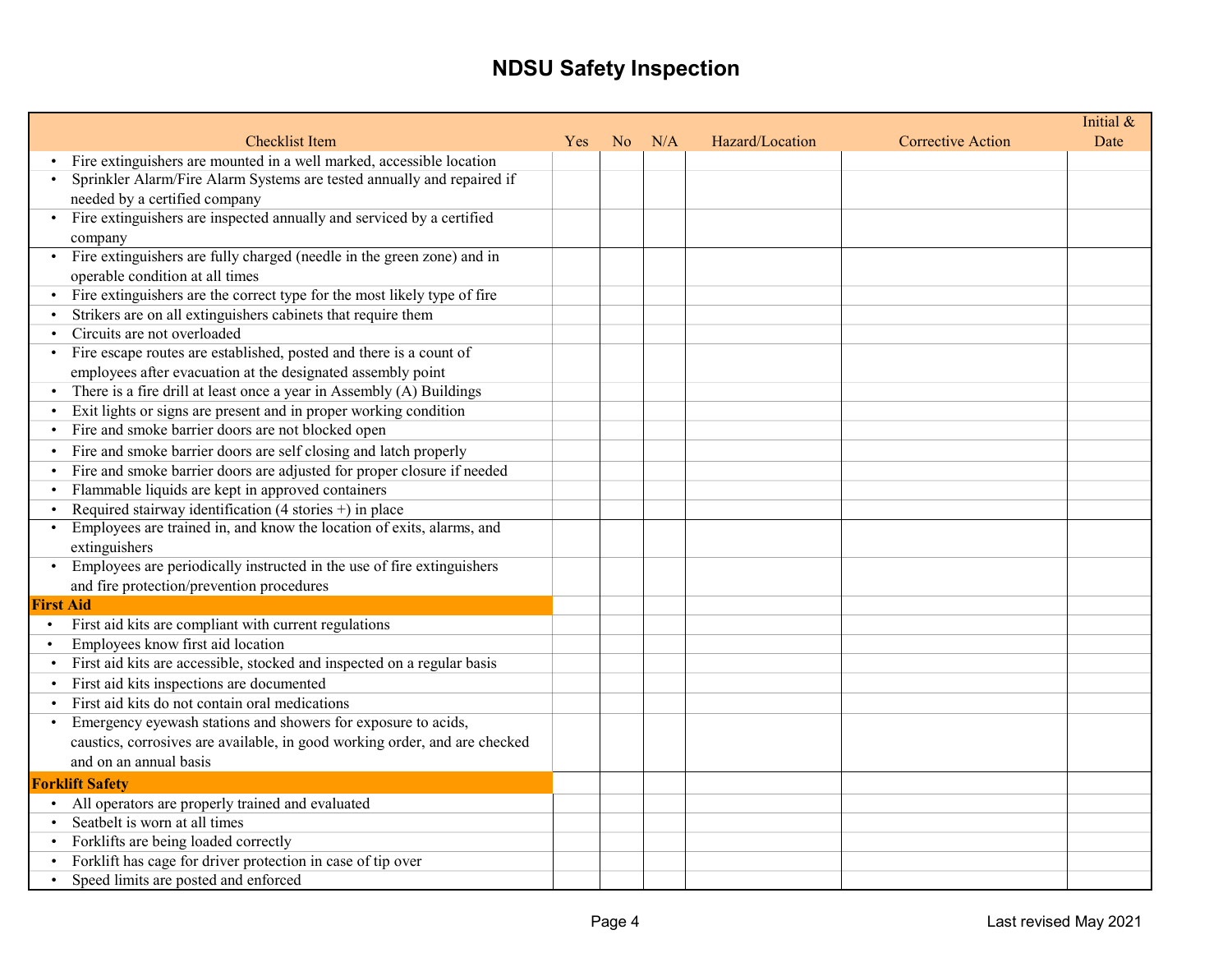|           |                                                                           |            |                |     |                 |                          | Initial & |
|-----------|---------------------------------------------------------------------------|------------|----------------|-----|-----------------|--------------------------|-----------|
|           | <b>Checklist Item</b>                                                     | <b>Yes</b> | N <sub>o</sub> | N/A | Hazard/Location | <b>Corrective Action</b> | Date      |
|           | Horns and audible, or illuminated backup alarms, are in working order     |            |                |     |                 |                          |           |
| $\bullet$ | Directional lighting (front and rear) provided on each forklift           |            |                |     |                 |                          |           |
| $\bullet$ | Trucks and trailers are secured from movement during loading and          |            |                |     |                 |                          |           |
|           | unloading                                                                 |            |                |     |                 |                          |           |
|           | Industrial trucks with internal combustion engines, operated in buildings |            |                |     |                 |                          |           |
|           | or an enclosed area, are carefully checked to ensure operations do not    |            |                |     |                 |                          |           |
|           | cause harmful concentrations of dangerous gases or fumes                  |            |                |     |                 |                          |           |
|           | Operators conduct a daily pre-use safety check of their equipment         |            |                |     |                 |                          |           |
|           | <b>Housekeeping</b>                                                       |            |                |     |                 |                          |           |
|           | • Trash does not accumulate                                               |            |                |     |                 |                          |           |
|           | There are special marked trash cans/bags for glass and sharp objects      |            |                |     |                 |                          |           |
|           | There is inspection for leaking chemicals, solvents and oils              |            |                |     |                 |                          |           |
|           | By-products are eliminated immediately (sawdust, shavings, discarded      |            |                |     |                 |                          |           |
|           | paper)                                                                    |            |                |     |                 |                          |           |
|           | Hazardous materials are returned to proper storage areas                  |            |                |     |                 |                          |           |
|           | Non-hazardous materials are stored separately from hazardous materials    |            |                |     |                 |                          |           |
|           | Material containers are labeled correctly                                 |            |                |     |                 |                          |           |
| $\bullet$ | Lightbulbs are replaced when burnt-out                                    |            |                |     |                 |                          |           |
|           | Spent fluorescent tube boxes are labeled "used lamps" and dated           |            |                |     |                 |                          |           |
|           | Mops are cleaned and hung after use, and mop buckets are dumped           |            |                |     |                 |                          |           |
|           | All tools are returned to proper storage areas after use                  |            |                |     |                 |                          |           |
| $\bullet$ | Refrigerators are kept clean and freezers defrosted                       |            |                |     |                 |                          |           |
|           | All areas are free of trip and slip hazards                               |            |                |     |                 |                          |           |
| $\bullet$ | Bathroom facilities are maintained in good sanitary condition             |            |                |     |                 |                          |           |
|           | Hand soap and paper towels are provided at every sink                     |            |                |     |                 |                          |           |
|           | Kitchen and eating areas are clean and sanitary                           |            |                |     |                 |                          |           |
|           | Overhead objects are secured so they don't fall                           |            |                |     |                 |                          |           |
|           | <b>Machine Safety/Guarding</b>                                            |            |                |     |                 |                          |           |
|           | Safety guards are in place at point of operation and at all feed          |            |                |     |                 |                          |           |
|           | mechanisms                                                                |            |                |     |                 |                          |           |
|           | Safety guards are around mechanical systems, such as pulleys, belts,      |            |                |     |                 |                          |           |
|           | flywheels, cams, etc.                                                     |            |                |     |                 |                          |           |
|           | Power transmission points have safe cords and guarded connections         |            |                |     |                 |                          |           |
| $\bullet$ | Equipment and machinery are securely mounted or anchored to prevent       |            |                |     |                 |                          |           |
|           | movement or tipping                                                       |            |                |     |                 |                          |           |
|           | Emergency stop buttons are accessible and clearly identified              |            |                |     |                 |                          |           |
|           | Work rests used on grinders are kept adjusted to within 1/8 inch of the   |            |                |     |                 |                          |           |
|           | wheel                                                                     |            |                |     |                 |                          |           |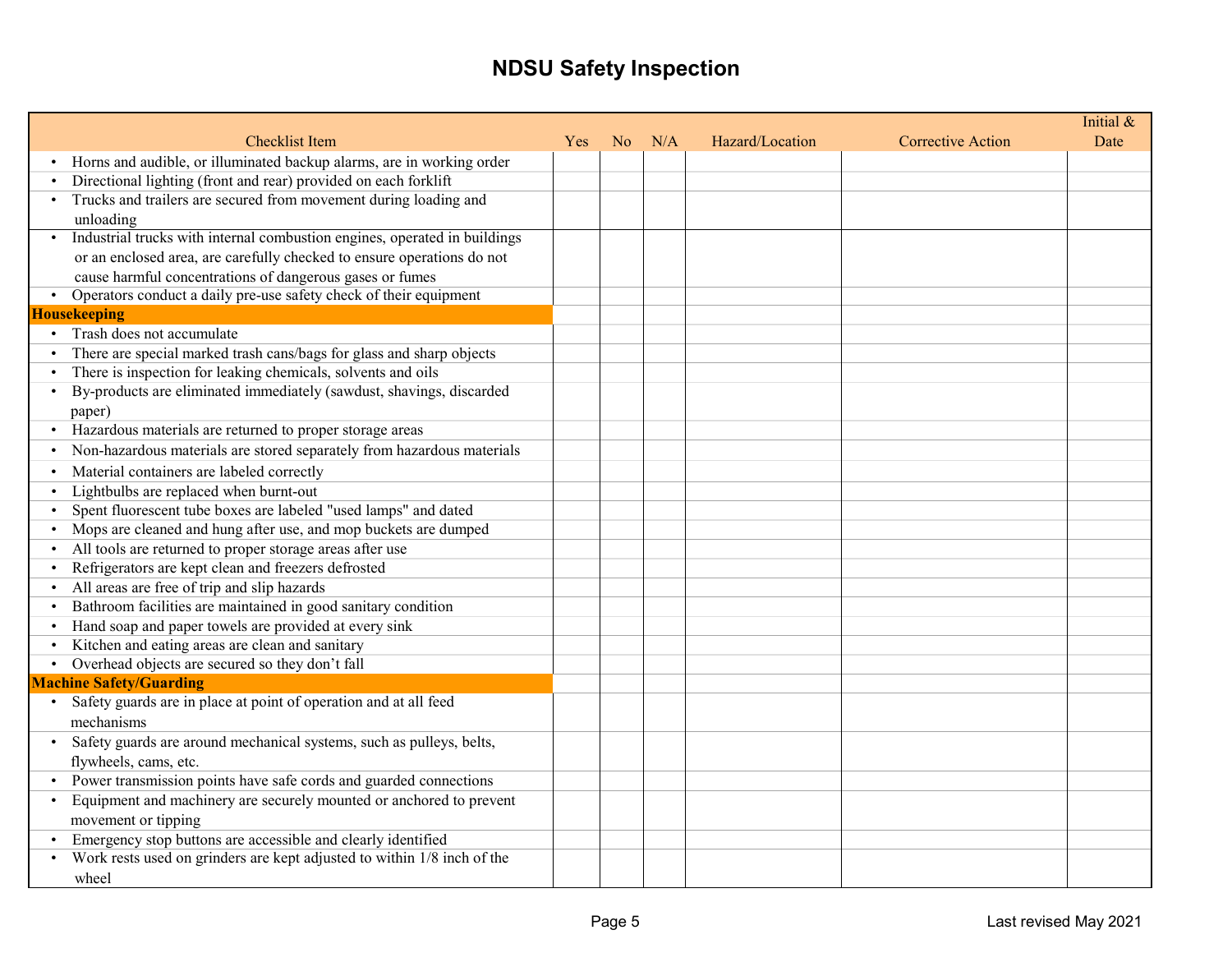|                                                                                      |     |                |     |                 |                          | Initial & |
|--------------------------------------------------------------------------------------|-----|----------------|-----|-----------------|--------------------------|-----------|
| <b>Checklist Item</b>                                                                | Yes | N <sub>o</sub> | N/A | Hazard/Location | <b>Corrective Action</b> | Date      |
| Table saws are equipped with blade guards, spreader bars, and anti-                  |     |                |     |                 |                          |           |
| kickback devices                                                                     |     |                |     |                 |                          |           |
| Bench grinders are properly secured to the work bench                                |     |                |     |                 |                          |           |
| Radial arm saws are equipped with upper and lower blade guards, and                  |     |                |     |                 |                          |           |
| anti-kickback devices                                                                |     |                |     |                 |                          |           |
| Provisions are made to prevent equipment from automatically starting                 |     |                |     |                 |                          |           |
| after the power is restored following power interruptions or shutdowns               |     |                |     |                 |                          |           |
| • Appropriate measures have been taken to safeguard workers against                  |     |                |     |                 |                          |           |
| noise hazards                                                                        |     |                |     |                 |                          |           |
| <b>Material Handling</b>                                                             |     |                |     |                 |                          |           |
| • Hand trucks are properly loaded                                                    |     |                |     |                 |                          |           |
| Operators are pushing, not pulling, hand trucks                                      |     |                |     |                 |                          |           |
| Operators instructed in proper lifting techniques                                    |     |                |     |                 |                          |           |
| <b>Power Tool Safety</b>                                                             |     |                |     |                 |                          |           |
| • Operators are dressed appropriately, avoiding loose clothing, jewelry,             |     |                |     |                 |                          |           |
| sandals, or open-toed shoes                                                          |     |                |     |                 |                          |           |
| • PPE is provided per equipment specifications (safety glasses, chaps,               |     |                |     |                 |                          |           |
| etc.)                                                                                |     |                |     |                 |                          |           |
| Effective guards are in place over all belts, pulleys, chains, sprockets, and        |     |                |     |                 |                          |           |
| nip points                                                                           |     |                |     |                 |                          |           |
| Tools are inspected periodically for damage and wear                                 |     |                |     |                 |                          |           |
| Tools are turned off when adjusting, oiling, repairing or changing parts             |     |                |     |                 |                          |           |
| or attachments                                                                       |     |                |     |                 |                          |           |
| All power tools have the correct shield, guard, or attachments                       |     |                |     |                 |                          |           |
| recommended or provided by the manufacturer                                          |     |                |     |                 |                          |           |
| • All cord-connected, electrically operated tools and equipment                      |     |                |     |                 |                          |           |
| are effectively grounded or have the approved double-insulated type cord             |     |                |     |                 |                          |           |
| Ground fault circuit interrupters (GFCI) are installed on all temporary              |     |                |     |                 |                          |           |
| electrical 15 to 20 amp circuits                                                     |     |                |     |                 |                          |           |
| • Pneumatic and hydraulic hoses on power-operated tools are in good                  |     |                |     |                 |                          |           |
| working condition                                                                    |     |                |     |                 |                          |           |
| • Pneumatic tools are required to be operated at the recommended PSI                 |     |                |     |                 |                          |           |
| <b>Warehouse</b>                                                                     |     |                |     |                 |                          |           |
| Restraint system or chocking is in place to prevent trailer/truck creep<br>$\bullet$ |     |                |     |                 |                          |           |
| Stacking procedures are reviewed                                                     |     |                |     |                 |                          |           |
| Machines are not being overloaded                                                    |     |                |     |                 |                          |           |
| Empty pallet storage is limited inside the facility                                  |     |                |     |                 |                          |           |
| Pallets are checked on a routine basis for cracks, structural damage, etc.           |     |                |     |                 |                          |           |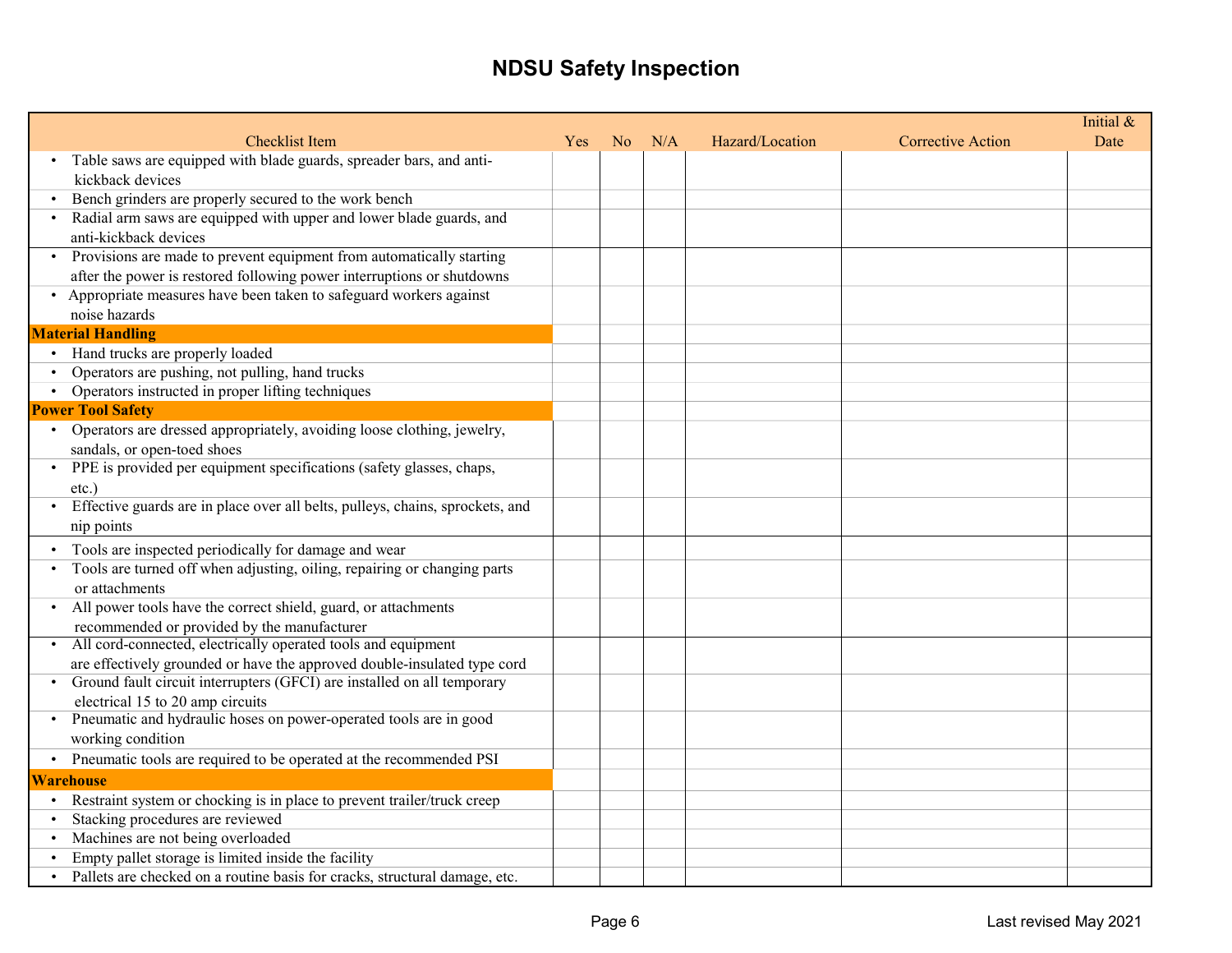|           | <b>Checklist Item</b>                                                       | Yes | N <sub>o</sub> | N/A | Hazard/Location | <b>Corrective Action</b> | Initial &<br>Date |
|-----------|-----------------------------------------------------------------------------|-----|----------------|-----|-----------------|--------------------------|-------------------|
|           | Pallets are inspected before loading and protruding nails and staples are   |     |                |     |                 |                          |                   |
|           | removed                                                                     |     |                |     |                 |                          |                   |
|           | <b>Slips, Trips and Falls</b>                                               |     |                |     |                 |                          |                   |
|           | • Floor surfaces are not chipped and uneven, carpeting does not show        |     |                |     |                 |                          |                   |
|           | worn spots or holes                                                         |     |                |     |                 |                          |                   |
|           | · Aisles and walkways are free of boxes, wastebaskets, chairs, and other    |     |                |     |                 |                          |                   |
|           | obstacles that impede traffic                                               |     |                |     |                 |                          |                   |
|           | Employees understand they are not allowed to stand on chairs, desks,        |     |                |     |                 |                          |                   |
|           | boxes, drawers, or other improvised ladders                                 |     |                |     |                 |                          |                   |
|           | Floors are dry and free of slip/trip hazards (liquid, grease, litter, etc.) |     |                |     |                 |                          |                   |
|           | "Wet Floor" signage is used and removed in a timely manner                  |     |                |     |                 |                          |                   |
|           | Snow and Ice Removal Plan is in place                                       |     |                |     |                 |                          |                   |
|           | Adequate lighting in place                                                  |     |                |     |                 |                          |                   |
|           | <b>Stairs/Stairways and Elevators</b>                                       |     |                |     |                 |                          |                   |
|           | Stair handrails, treads and risers are in good condition                    |     |                |     |                 |                          |                   |
| $\bullet$ | Standard handrails are installed on all stairs having four or more risers   |     |                |     |                 |                          |                   |
| $\bullet$ | Stairs are free of litter, boxes, scraps, objects and spills                |     |                |     |                 |                          |                   |
|           | There is no combustible storage within protected stairwells including       |     |                |     |                 |                          |                   |
|           | any space, closets or rooms at the base of the stairs.                      |     |                |     |                 |                          |                   |
|           | Steps, sidewalks and walk areas are clean of snow and ice                   |     |                |     |                 |                          |                   |
|           | Changes of elevation or direction are marked or easily recognized           |     |                |     |                 |                          |                   |
|           | Doors to stairwell open and close properly                                  |     |                |     |                 |                          |                   |
|           | Elevators are classified and used according to load requirements            |     |                |     |                 |                          |                   |
| $\bullet$ | Elevator floor and sill are in good repair and free of tripping hazards     |     |                |     |                 |                          |                   |
| $\bullet$ | Elevator pit in good condition, free of debris, with a minimum of 2 ft.     |     |                |     |                 |                          |                   |
|           | between the lowest projection on the underside of the platform              |     |                |     |                 |                          |                   |
|           | • Elevator has adequate ventilation                                         |     |                |     |                 |                          |                   |
|           | <b>Working Surfaces/Platforms/Ladders/Scaffolds</b>                         |     |                |     |                 |                          |                   |
|           | Material stored on elevated surfaces piled, stacked or racked in a manner   |     |                |     |                 |                          |                   |
|           | to prevent tipping, falling, collapsing or rolling                          |     |                |     |                 |                          |                   |
|           | Permanent means of access and egress is provided for elevated storage       |     |                |     |                 |                          |                   |
|           | and work surfaces                                                           |     |                |     |                 |                          |                   |
|           | Standard guardrails and toe boards are provided along open sided floors     |     |                |     |                 |                          |                   |
|           | elevated more than 4 feet                                                   |     |                |     |                 |                          |                   |
|           | • All ladders are maintained in good condition, and joints between the      |     |                |     |                 |                          |                   |
|           | steps and side rails are tight                                              |     |                |     |                 |                          |                   |
|           | Ladder rungs and steps are free of grease and oil                           |     |                |     |                 |                          |                   |
|           | Non-slip safety feet are provided on each ladder                            |     |                |     |                 |                          |                   |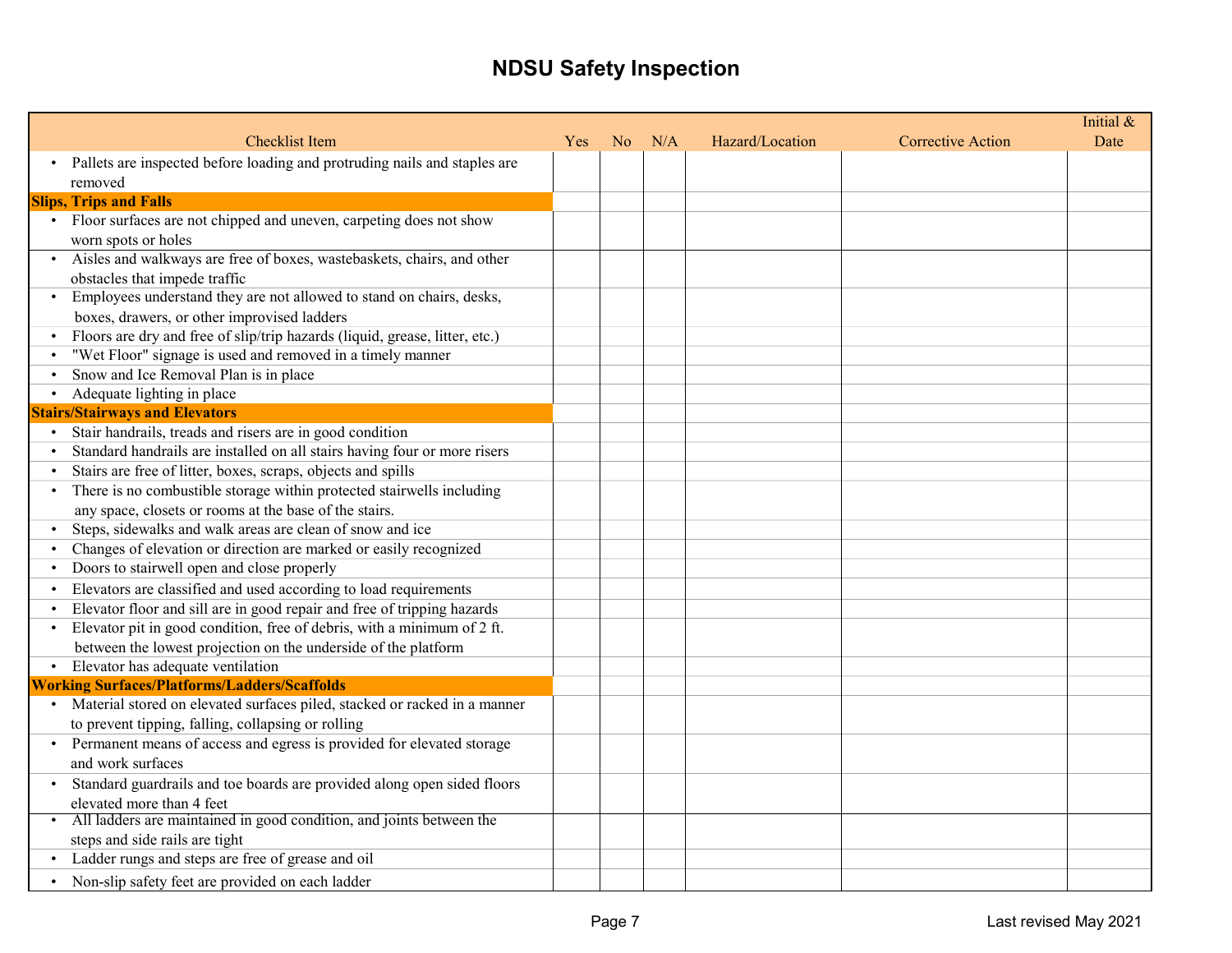|                                                                                      |            |                |     |                 |                   | Initial & |
|--------------------------------------------------------------------------------------|------------|----------------|-----|-----------------|-------------------|-----------|
| <b>Checklist Item</b>                                                                | <b>Yes</b> | N <sub>o</sub> | N/A | Hazard/Location | Corrective Action | Date      |
| Ladders are regularly inspected for damage, sharp edges or splinters                 |            |                |     |                 |                   |           |
| Scaffolding is constructed, maintained and placed in accordance with                 |            |                |     |                 |                   |           |
| structural manufacturer's specifications                                             |            |                |     |                 |                   |           |
| Use of aluminum ladders in close proximity to power lines is prohibited<br>$\bullet$ |            |                |     |                 |                   |           |
| Documentation that employees are properly trained                                    |            |                |     |                 |                   |           |
| <b>Vehicles</b>                                                                      |            |                |     |                 |                   |           |
| State Fleet regular operators (those who drive monthly) complete the 4-              |            |                |     |                 |                   |           |
| hour National Safety Council Defensive Driving Course, along with a                  |            |                |     |                 |                   |           |
| refresher course every four years as required                                        |            |                |     |                 |                   |           |
| All drivers and passengers use seat belts while operating or riding in               |            |                |     |                 |                   |           |
| state fleet or personal vehicles while on NDSU business                              |            |                |     |                 |                   |           |
| • Motorized vehicles and mechanized equipment are inspected daily or                 |            |                |     |                 |                   |           |
| prior to use                                                                         |            |                |     |                 |                   |           |
| Keys are removed and secured when vehicles are not in use                            |            |                |     |                 |                   |           |
| Vehicles are shut off and brakes set prior to loading and unloading                  |            |                |     |                 |                   |           |
| Riding on or in the back of an open vehicle is strictly prohibited                   |            |                |     |                 |                   |           |
| <b>Hoisting Equipment</b>                                                            |            |                |     |                 |                   |           |
| • Hoists and lifting apparatus are inspected by a qualified individual at            |            |                |     |                 |                   |           |
| regular intervals                                                                    |            |                |     |                 |                   |           |
| • All load hooks are equipped with safety gates or latches to prevent loads          |            |                |     |                 |                   |           |
| from coming uncoupled or unconnected                                                 |            |                |     |                 |                   |           |
| • Kinked or damaged chokers, slings or hoist ropes are removed from                  |            |                |     |                 |                   |           |
| service or discarded                                                                 |            |                |     |                 |                   |           |
| • Hoist controls are clearly marked to indicate the direction of travel or           |            |                |     |                 |                   |           |
| motion                                                                               |            |                |     |                 |                   |           |
| • The rated load capacity of each hoist is clearly marked and visible to the         |            |                |     |                 |                   |           |
| operator                                                                             |            |                |     |                 |                   |           |
| <b>Exterior General</b>                                                              |            |                |     |                 |                   |           |
| • Parking lot is free of hazardous breakup damage and debris                         |            |                |     |                 |                   |           |
| · Sidewalks are free of hazardous cracks, breakup damage and debris                  |            |                |     |                 |                   |           |
| • Dead tree limbs are trimmed and removed                                            |            |                |     |                 |                   |           |
| • Vegetation has been cut back from the buildings                                    |            |                |     |                 |                   |           |
| • Parking area has adequate lighting                                                 |            |                |     |                 |                   |           |
| • Handicapped parking is clearly marked                                              |            |                |     |                 |                   |           |
| • Fire hydrants and fire department connections are unobstructed and clear           |            |                |     |                 |                   |           |
| • Combustible storage is maintained at a safe distance from buildings                |            |                |     |                 |                   |           |
| • Emergency exit doors and walkways are kept clear of snow, ice and other            |            |                |     |                 |                   |           |
| obstructions                                                                         |            |                |     |                 |                   |           |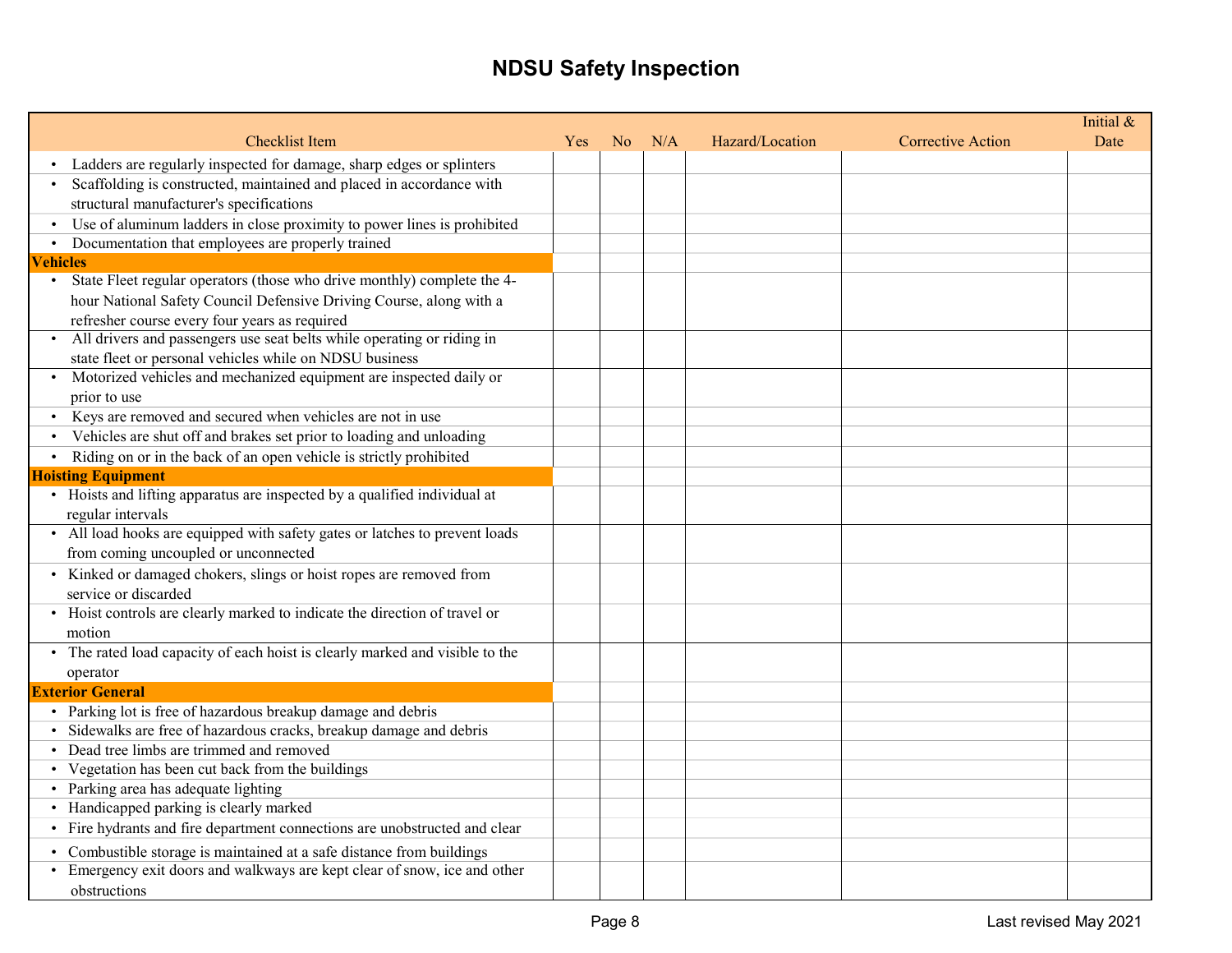|                                                                                       |            |                |     |                 |                          | Initial & |
|---------------------------------------------------------------------------------------|------------|----------------|-----|-----------------|--------------------------|-----------|
| <b>Checklist Item</b>                                                                 | <b>Yes</b> | N <sub>o</sub> | N/A | Hazard/Location | <b>Corrective Action</b> | Date      |
| <b>Office Areas</b>                                                                   |            |                |     |                 |                          |           |
| Computer areas are free from combustible storage                                      |            |                |     |                 |                          |           |
| All travel paths leading to exits are free of obstructions                            |            |                |     |                 |                          |           |
| The work area is clean and orderly                                                    |            |                |     |                 |                          |           |
| Computer areas are ergonomically designed: adjustable chairs,                         |            |                |     |                 |                          |           |
| adjustable keyboard, adjustable monitor, footrest, phone rests or                     |            |                |     |                 |                          |           |
| headsets available                                                                    |            |                |     |                 |                          |           |
| Telephone and electrical cords are out of the way and in good repair                  |            |                |     |                 |                          |           |
| Power strips are available, but are not allowed to be plugged into another            |            |                |     |                 |                          |           |
| power strip (piggy back)                                                              |            |                |     |                 |                          |           |
| Extension cords are not allowed                                                       |            |                |     |                 |                          |           |
| Furniture and fixtures are free of sharp edges and in good repair                     |            |                |     |                 |                          |           |
| Carpets are free of holes and tears, and rugs are non-slip                            |            |                |     |                 |                          |           |
| Heavy file boxes are stored on lower shelves and stable stools and                    |            |                |     |                 |                          |           |
| ladders with safety treads are available to reach files on higher shelves             |            |                |     |                 |                          |           |
| Equipment is stored and maintained properly                                           |            |                |     |                 |                          |           |
| <b>Animal Care and Use</b>                                                            |            |                |     |                 |                          |           |
| Occupational Health & Safety Program is established and implemented                   |            |                |     |                 |                          |           |
| Hazard identification and risk assessments are completed for all                      |            |                |     |                 |                          |           |
| personnel with substantial animal contact                                             |            |                |     |                 |                          |           |
| Program for medical evaluation and preventive medicine is in place and                |            |                |     |                 |                          |           |
| implemented for all personnel                                                         |            |                |     |                 |                          |           |
| Along with above inspection process, a semi-annual facilities inspection<br>$\bullet$ |            |                |     |                 |                          |           |
| is completed by the IACUC Inspection Team                                             |            |                |     |                 |                          |           |
| All animals being held or used for any purpose are covered by IACU                    |            |                |     |                 |                          |           |
| approval                                                                              |            |                |     |                 |                          |           |
| <b>Records</b>                                                                        |            |                |     |                 |                          |           |
| Documentation is maintained for all employees completing the Annual                   |            |                |     |                 |                          |           |
| <b>Baseline Safety</b>                                                                |            |                |     |                 |                          |           |
| • Documentation is maintained for employees completing the Annual                     |            |                |     |                 |                          |           |
| <b>Supervisor Safety Training</b>                                                     |            |                |     |                 |                          |           |
| • Documentation is maintained for employees completing Department                     |            |                |     |                 |                          |           |
| Specific Safety Training                                                              |            |                |     |                 |                          |           |
| Documentation of training on regulatory requirements is maintained for                |            |                |     |                 |                          |           |
| all personnel involved in animal care and use                                         |            |                |     |                 |                          |           |
| <b>Asbestos</b>                                                                       |            |                |     |                 |                          |           |
| Known asbestos containing material is in good condition                               |            |                |     |                 |                          |           |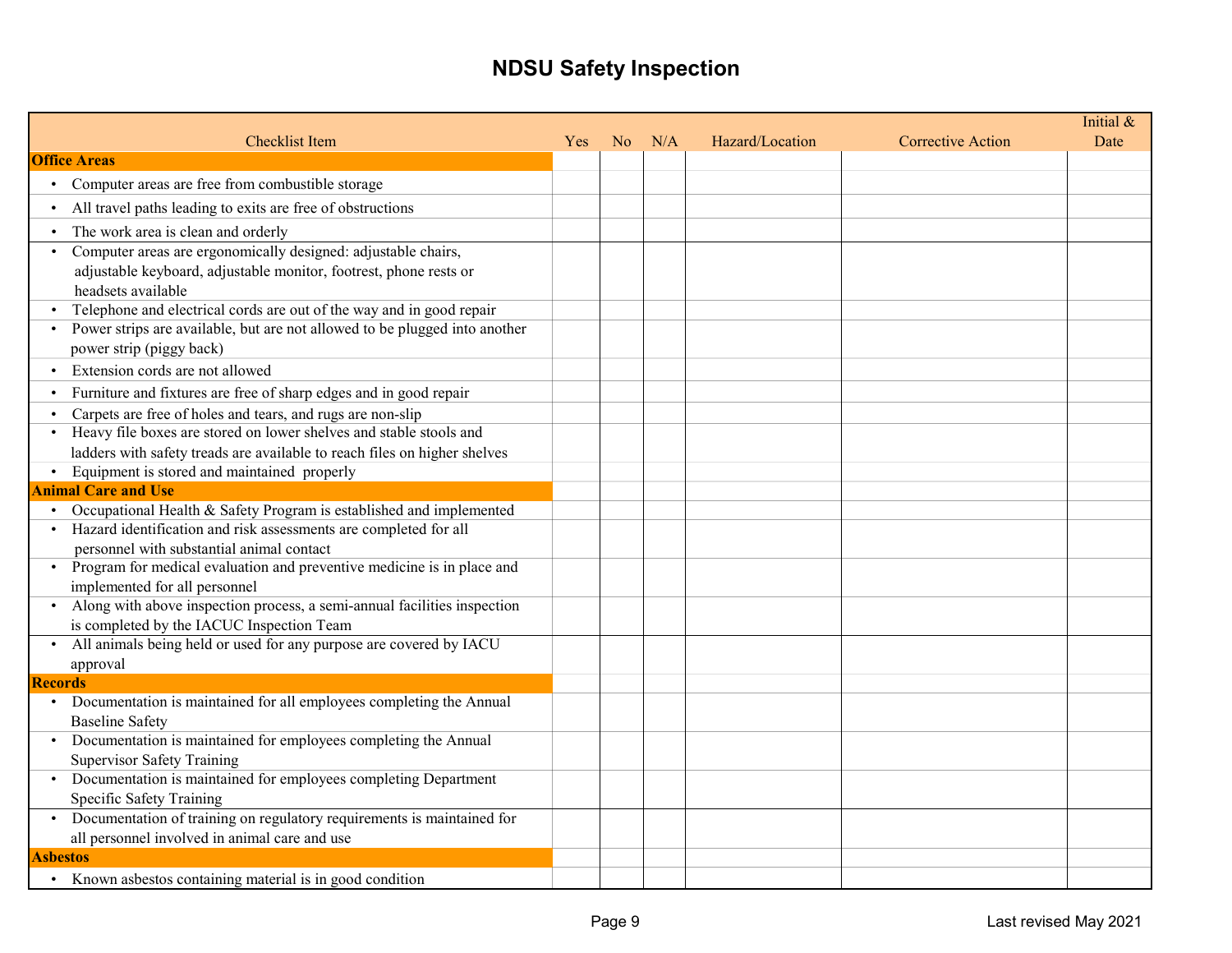|                                                                                                                                        |     |                |     |                 |                          | Initial & |
|----------------------------------------------------------------------------------------------------------------------------------------|-----|----------------|-----|-----------------|--------------------------|-----------|
| <b>Checklist Item</b>                                                                                                                  | Yes | N <sub>o</sub> | N/A | Hazard/Location | <b>Corrective Action</b> | Date      |
| • Remodeling does not take place without prior assessment of existing                                                                  |     |                |     |                 |                          |           |
| building materials for asbestos content                                                                                                |     |                |     |                 |                          |           |
| <b>Radiation</b>                                                                                                                       |     |                |     |                 |                          |           |
| • All workers at facilities where licensed radioactive material is present                                                             |     |                |     |                 |                          |           |
| have completed Baseline Safety Training for ancillary personnel<br>Workers using radioactive materials have completed Radiation Safety |     |                |     |                 |                          |           |
| Training in past five year period                                                                                                      |     |                |     |                 |                          |           |
| • Radioactive material containing devices have been leak tested at six                                                                 |     |                |     |                 |                          |           |
| month intervals                                                                                                                        |     |                |     |                 |                          |           |
| Users of radioactive material and devices wear appropriate exposure                                                                    |     |                |     |                 |                          |           |
| badges                                                                                                                                 |     |                |     |                 |                          |           |
| Radiation specific postings and signage are present including Notice to                                                                |     |                |     |                 |                          |           |
| Employees, Radiation Safety Guide and Caution Radioactive Materials                                                                    |     |                |     |                 |                          |           |
| Radioactive material is not disposed of in ordinary trash<br>$\bullet$                                                                 |     |                |     |                 |                          |           |
| A copy of the NDSU Radiation Safety handbook is available                                                                              |     |                |     |                 |                          |           |
| Radioactive material and devices are secure behind two distinct, lockable                                                              |     |                |     |                 |                          |           |
| barriers                                                                                                                               |     |                |     |                 |                          |           |
| <b>Employee Housing Facilities</b>                                                                                                     |     |                |     |                 |                          |           |
| Smoke detectors are located in each bedroom, in hallways outside each                                                                  |     |                |     |                 |                          |           |
| bedroom and on every level of the home                                                                                                 |     |                |     |                 |                          |           |
| Fire extinguisher recommended in the kitchen area                                                                                      |     |                |     |                 |                          |           |
| Carbon monoxide detector if fuel fired equipment or if attached garage                                                                 |     |                |     |                 |                          |           |
| 2 story homes - recommend an escape ladder                                                                                             |     |                |     |                 |                          |           |
| GFCI's in the Kitchen and Bathrooms                                                                                                    |     |                |     |                 |                          |           |
| Gas is not stored in the basement or in the house                                                                                      |     |                |     |                 |                          |           |
| Propane tanks are stored outdoors (See LPG section)                                                                                    |     |                |     |                 |                          |           |
| Dryer is vented outside and has a metal flex cord                                                                                      |     |                |     |                 |                          |           |
| Avoid using halogen lighting                                                                                                           |     |                |     |                 |                          |           |
| Railing on stairs are securely fastened                                                                                                |     |                |     |                 |                          |           |
| Windows are not painted shut and can be opened easily                                                                                  |     |                |     |                 |                          |           |
| Electrical outlets are in good condition and have covers                                                                               |     |                |     |                 |                          |           |
| Electrical panel is labeled, accessible and has proper cover plates                                                                    |     |                |     |                 |                          |           |
| Carpet and tile floors are in good condition                                                                                           |     |                |     |                 |                          |           |
| Plumbing fixtures are all in good working conditions                                                                                   |     |                |     |                 |                          |           |
| Evidence of water penetration (stains, mold/mildew, odors, etc.) is                                                                    |     |                |     |                 |                          |           |
| addressed                                                                                                                              |     |                |     |                 |                          |           |
| Heating and cooling systems are working adequately                                                                                     |     |                |     |                 |                          |           |